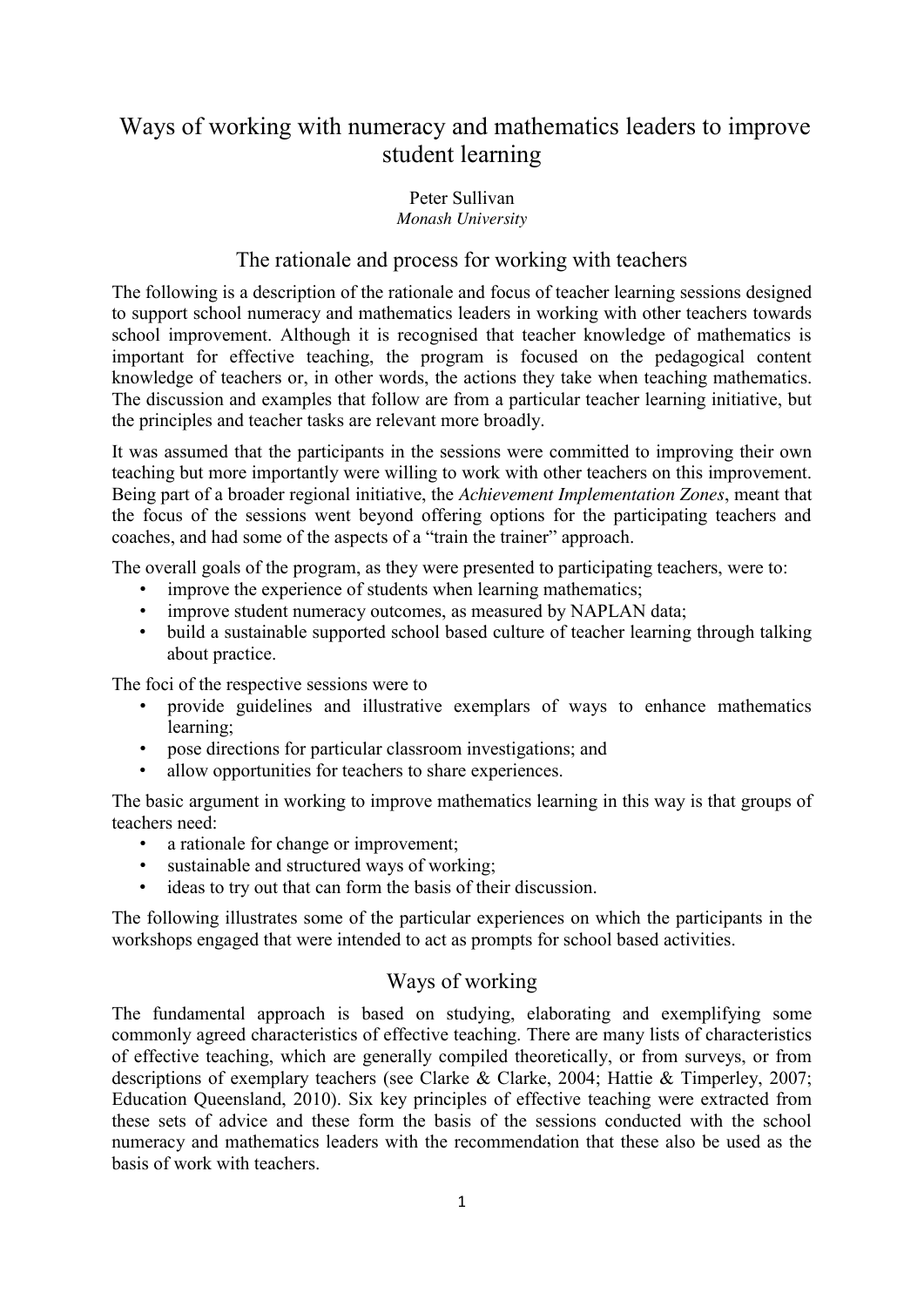The following presents these six principles of effective teaching of mathematics. Like many of the ideas or guidelines in this book, these recommendations are easier to list than to enact. The approach taken is to exemplify each aspect of these six principles so that the intent is clear, and to allow teachers to reflect on the challenges and opportunities in working with teachers on the individual principles.

It is stressed that these principles might seem obvious, and that they are already part of the practice af all teachers. Yet most of these are complex and subtle and require specific teacher actions to enact them in classrooms. The intent was to provide participants with opportunities for collaborative and reflective discussion about the general principles.

### **Principle 1: Identify big ideas that underpin the concepts you are seeking to teach, and communicate to students that these are the goals of the teaching including explaining how you hope they will learn**

It goes without saying, regardless of the educational context, teachers are better able to support students when they know what they hope the students will learn. Hattie and Timperley (2007), for example, reviewed a large range of studies on the characteristics of effective classrooms. They found that feedback was one of the main influences on student achievement, and the key elements were that students received information on "where am I going?", "how am I going?", and "where am I going to next?" To advise the students interactively, it is important for teachers to know their goals.

An example of an activity within the workshops is the following task:

Write some sentences that have 5 words, with an average of four letters per word (no 4 letter words).

Teachers are asked, after giving some possible responses, to discuss and report on the following prompts:

What is the mathematical point of that task? What is the pedagogical point of that task? How do you make these points explicit to students?

The discussion has potential to reveal not only how critical it is that teachers answer these questions for every lesson they teach but also that the answers to the questions are far from obvious. Experience with working with teachers on such discussion prompts shows that they quickly improve their skills at responding. One participating teacher reported at a subsequent session that he had written the lesson focus on the board at the start of his year 10 mathematics classes for a series of lessons. In one lesson he neglected to write the goal, and the students insisted that he do this because they had found this action so helpful.

It is also stressed that it is important for teachers to explain explicitly the pedagogical point or how they hope the students will learn. For example, if the teacher is using group work with the intention that students discuss their strategies with each other, then this should be explained to the students. This is particularly important for those students who are less familiar with the goals and processes of schooling.

As with the other principles, it is argued that such prompts can form an important component of teacher planning session and in this way can contribute to sustainable improvement.

### **Principle 2: Build on what the students know, mathematically and experientially, including creating and connecting students with stories that both contextualise and establish a rationale for the learning.**

This is central to effective mathematics teaching. In the teacher workshops, a range of examples are given that either show how particular concepts can build on student experience, or how story contexts can be used to connect the students with the task. The following is an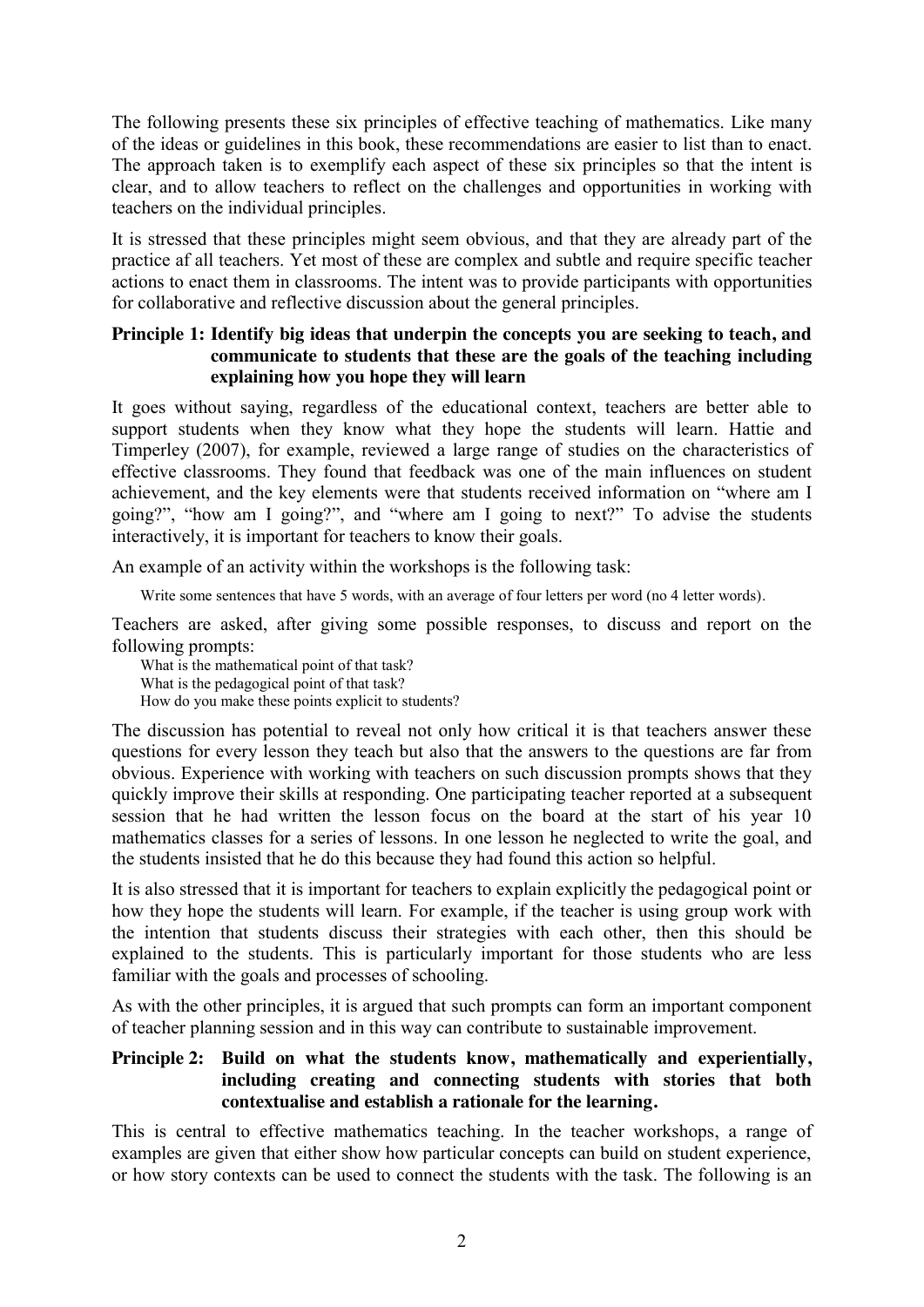example of a sequence of progressively more complex tasks that are presented to the teachers:

Kevin drives 20km to work and back again. If the costs of running his car are \$2 per kilometre, how much does it cost him to get to work and back again?

Kevin drives 73km to work and back again. If the costs of running his car are \$1.37 per kilometre, how much does it cost him to get to work and back again?

Kevin drives 20km to work and back again. Julia, one of his work colleagues, lives on the way to his work, but 5 km closer. If the costs of running his car are \$2 per kilometre, how much should Julia give Kevin to take her to work and back again?

Kevin drives 73km to work and back again. Julia, one of his work colleagues, lives on the way to his work, but 13 km closer. If the costs of running his car are \$1.37 per kilometre, how much should Julia give Kevin to take her to work and back again?

This is intended to illustrate a number of important pedagogical points:

- a) that easy calculations and harder ones are done the same way, so if students are confronted by a difficult task it may be possible to simplify it using easier numbers;
- b) that progressively increasing the complexity of the numbers and the context makes otherwise difficult tasks accessible;
- c) it is possible to connect everyday contexts with meaningful mathematics.

It is also possible to continue this in interesting ways. For example, the task can be posed to extend the activity to algebra and even to using spreadsheets.

Kevin drives *x* km to work and back again. Julia, one of his work colleagues, lives on the way to his work, but *y* km closer. If the costs of running his car are \$ *z* per kilometre, how much should Julia give him to take her to work and back again?

Likewise, by extending the scenario a step further, as follows, it not only introduces the additional complexity but also leads to insights into the power of algebra which the equivalent task in posed in algebraic form.

Kevin drives 20 km to work and back again. Julia, one of his work colleagues, lives on the way to his work, but 5 km closer. Penny lives 10 km closer again. If the costs of running his car are \$2 per kilometre, how much should Julia and Penny each give Kevin to take them to work and back again?

Also within this particular principle is the importance of building on what students know. While there are many ways that students can explore what students know, one underutilised resource is the analysis of NAPLAN items and results. To illustrate the way that this is done, the following was one item from the 2009 Year 5 NAPLAN test:

The total number of faces, edges and vertices of this shape is 26. What is the total number of faces, edges and vertices of a square pyramid?

13 16 18 20



It is explained how this can be used as a prompt for particular activities that can engage students in thinking about the concepts involved. For example, the following is a set of statements that are put onto cards, with the intention that students match up those that refer to the same shape. For example, one set of these cards is as follows:

| I have 12 edges | I have 8 faces and 8 | I am a rectangular | My net is |
|-----------------|----------------------|--------------------|-----------|
|                 | vertices             | prism              |           |
|                 |                      |                    |           |
|                 |                      |                    |           |

There are five such sets. The idea with these cards is that students sort them into groups, and in the process come to see them as different properties of the same object. The task is low in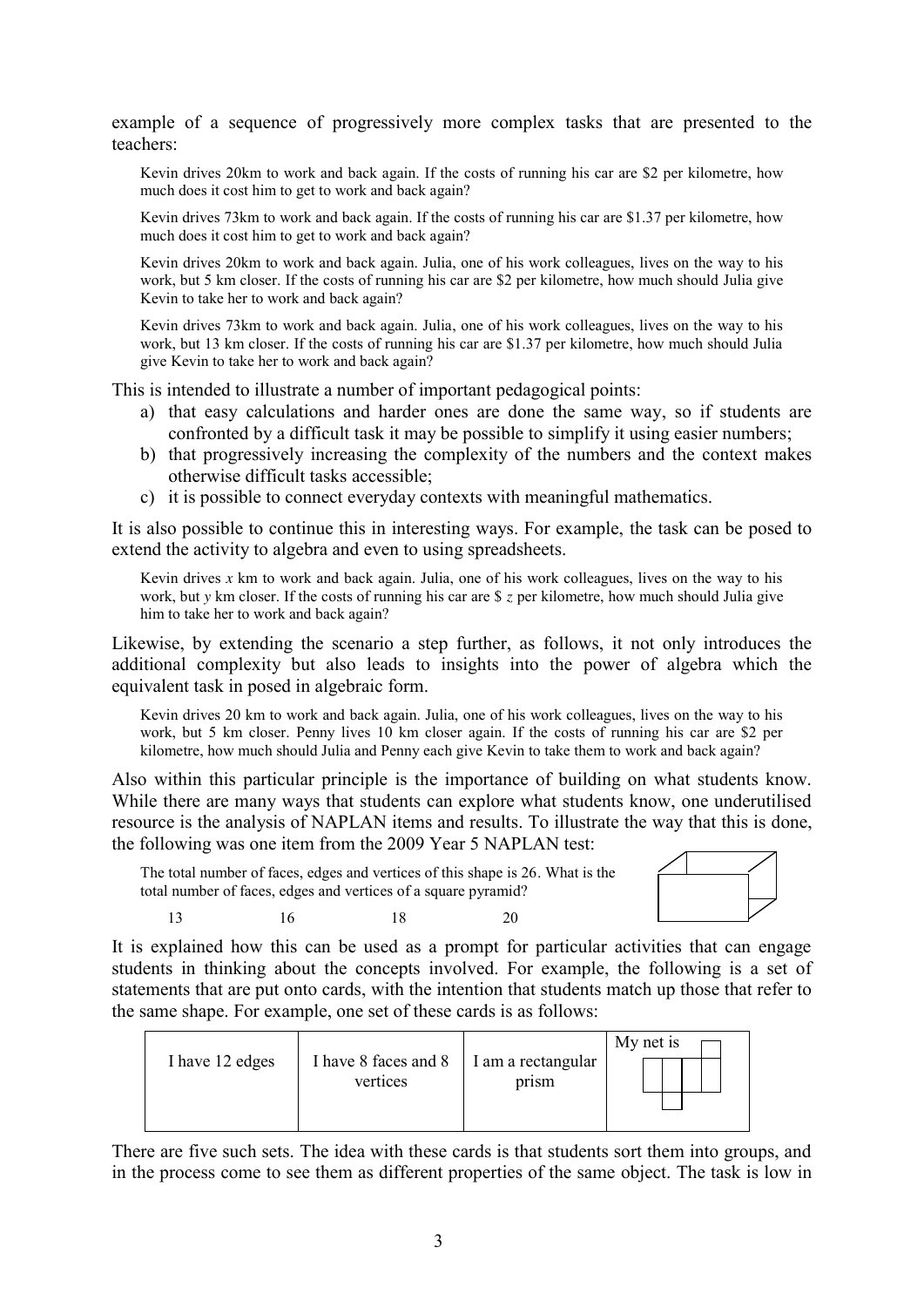risk for students, and prompts communication about the learning. It can be easily extended to build a lesson around the key ideas of linking the language and properties of 3D objects.

#### **Principle 3: Engage students by utilising a variety of rich and challenging tasks, that allow students opportunities to make decisions, and which use a variety of forms of representation.**

Sullivan, Clarke, and O'Shea (2010) sought insights into students' perceptions of the desired characteristics of mathematics lessons through their narrative responses. There was a range of interesting comments from the students, and they were extraordinarily articulate about the lesson features they value. The most striking aspect of their comments was their diversity, and there is clearly a range of ways in which students respond to lessons. There are two implications: one is that teachers need to use a range of lesson structures and student activities; and the other is that teaches should to describe to students the purposes of the different activity types.

Another second aspect of this principle is that students are more engaged when they make decisions. It is not proposed that students choose the content of the lesson, but students find it engaging to choose the ways of working, the type of examples, and the level of complexity.

A third aspect is the form of representation. While the overall goal with using various representations is that students link different perspectives on a concept, the different representations also allow connection with students who have particular preferences such as whether they are analytical or visual.

The "shapes" example above is challenging, it allows students to make decisions, and it prompts connecting different forms of representation.

The following is another example, which is a type of mathematical puzzle, adapted from a suggestion by Swan (no date). The Swan activity focuses on percentages, with fractions and decimal options. The puzzle involves a set of rectangular term (or number) cards and arrow operation cards, a subset of which could be:



In this case, the puzzle is to choose the two operation cards that can be placed between the two term cards to represent the connection. The point is that students have to look for the appropriate operation card to connect the terms and, by doing so, evaluate a range of possible operations simultaneously. It is also self correcting, in that there are unique operations connecting the terms. The tasks is challenging, the students make their own choices, and it provides a different way of conceptualising such relationships.

One aspect of the workshops was to focus on how teachers could create similar tasks for themselves for the particular skill on which they wish the students to focus.

The workshops also emphasise adaptability and flexibility in various ways. One is in the use of games.

There is a popular game called *Race to 10*. Students take turns at adding 1 or 2, starting at 0, with the winner being the person who says 10. There is a winning strategy which makes the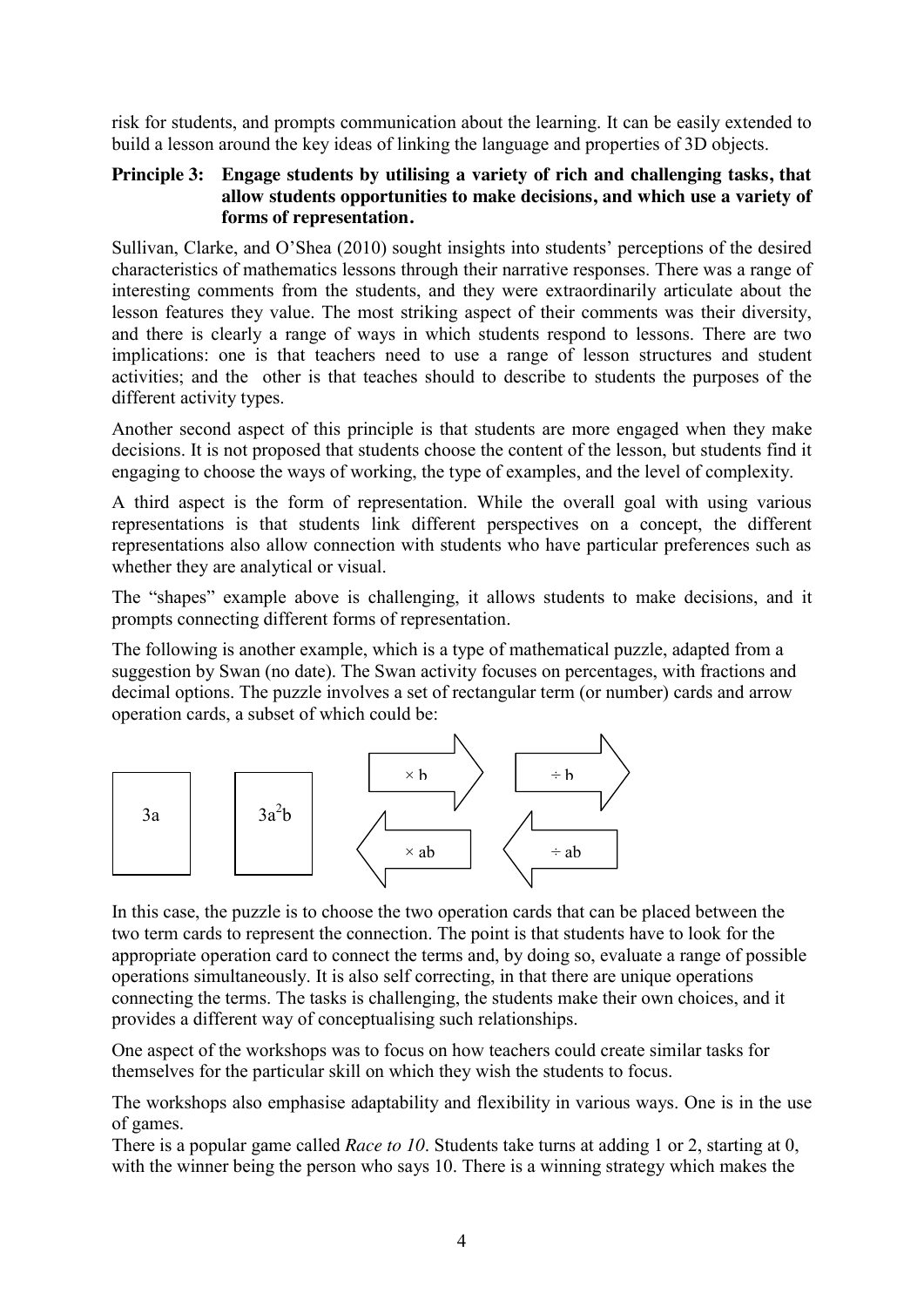mathematical point of the game more interesting. The point in introducing this game to teachers is that it can be played for many topics and many levels. For example, it could be:

Race to 3, start at 0, adding  $\frac{1}{2}$  or  $\frac{1}{4}$ Race to 1, start at 0, adding 0.1, 0.05 or 0.15 Race to 1000, start at 0, adding 50, 100 or 150 Race to 0, start at 100, taking away any number from 1 to 12 Race to  $5x + 5y$ , start at 0, adding x, y or  $x + y$ 

Each game can then be extended to more conventional exercises utilising the particular skill that has been practised.

# **Principle 4: Interact with students while they engage in the experiences, encourage students to interact with each other including asking and answering questions, and specifically planning to support students who need it, and challenge those who are ready.**

Sullivan, Mousley, and Zevenbergen (2006) argued that one of the keys to successful mathematics teaching is to foster the sense in the class of participating in a mathematical community. Given that one of the principles above suggested that students be posed challenging tasks, this can create particular challenges, one of which is how the teacher can support students who experience difficulty with the challenging task.

Sullivan et al. (2004) argued that students are more likely to feel included in the work of the class, and to experience success, if teachers offer *enabling prompts* to allow those experiencing difficulty to engage in active experiences related to the initial goal task, rather than, for example, requiring such students to listen to additional explanations, or assuming that they will pursue goals substantially different from the rest of the class.

Of course, it may not be clear which aspects may be contributing to a particular student's difficulty. It is proposed that, by anticipating some of the factors, and preparing prompts that, for example,

- reduce the required number of steps, or
- simplify the modes of representing results, or
- make the task more concrete, or
- reduce the size of the numbers involved,

the teacher can explore ways to give the student access to the task without the students being directed towards a particular solution strategy for the original task.

In the workshops examples like the following are presented:

5 people went fishing. The mean number of fish caught was 4, and the median was 3. How many fish might each person have caught?

The task is challenging in that is offers a different way of conceptualising the concepts of the ways of describing the centre of the data. The teachers are invited to create enabling prompts for the task. This might involve, for students who are experiencing difficulty:

- suggesting they draw the people and the fish;
- advising they to ignore the median and focus on the mean;
- suggesting that you know someone caught one fish and someone else caught 2 fish; or
- revise the task to suggest there were only 3 people fishing.

Each of these suggestions has potential to reduce the demand of the initial task sufficiently that the students experiencing difficulty can complete the revised task and then proceed with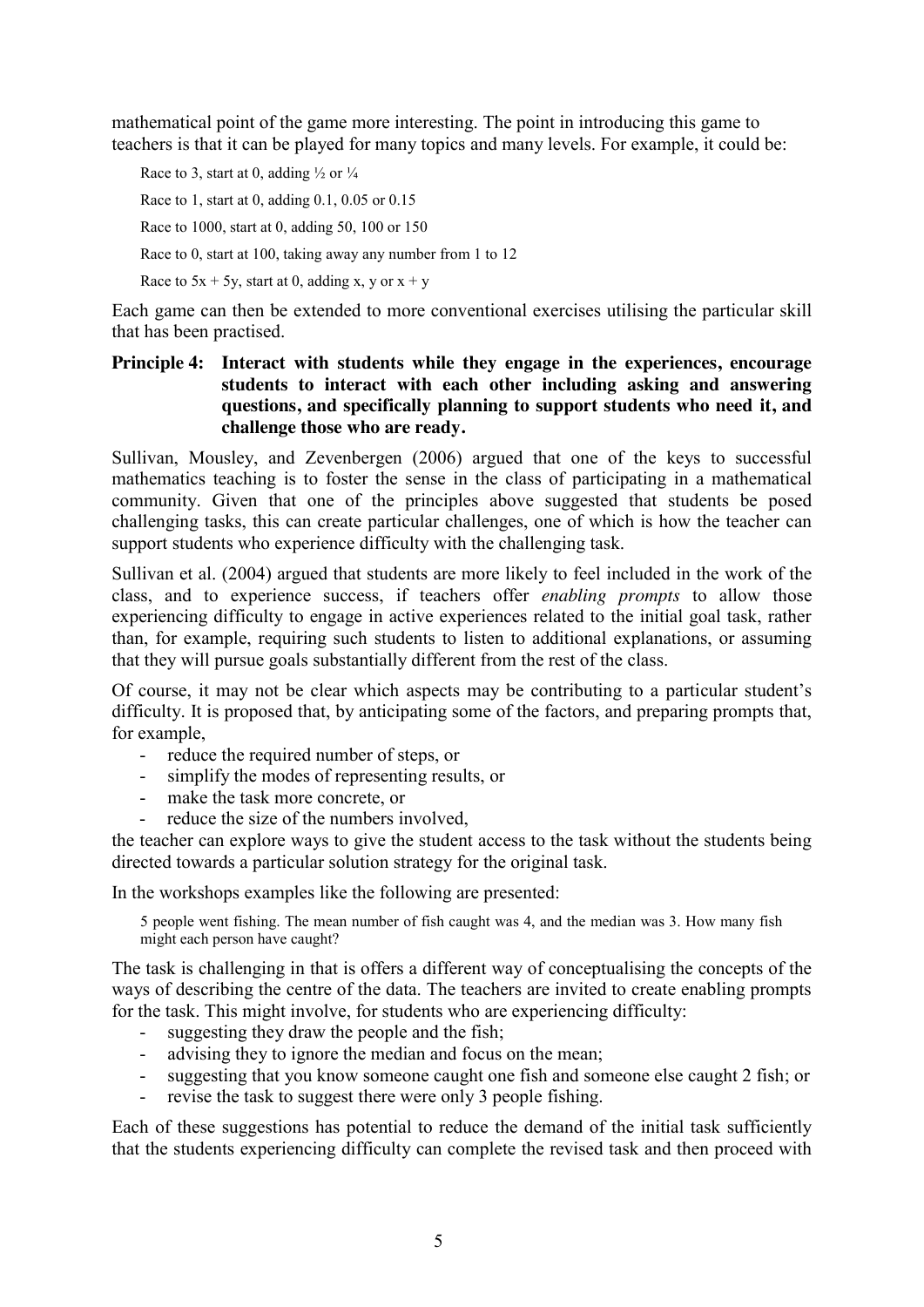the original task subsequently. They then remain part of the class community and can participate in any subsequent reviews.

There are also students who complete the task quickly. Such students also require some thought in that it is essential the the majority fo the students have time to complete the original task, yet these students also need a further challenge to keep them engaged. For these students it is proposed that teachers pose these students *extending prompts.*

One of the characteristics of open-ended tasks is that they create opportunities for extension of mathematical thinking, since students can explore a range of options as well as considering forms of generalised response. The challenge for teachers is to pose prompts that extend students' thinking in ways that do not make them feel that they are getting more of the same or being punished for completing the earlier work.

For the fishing task, for example, the teacher might ask students who finish quickly to:

- find a range of possible answers;
- consider the possibilities if the mode number of fish caught is 2;
- find the highest number of fish that an individual might have caught;
- create some similar problems for other students; and
- find a general way to describe the answer using words.

It is suggested that the process of creating enabling and extending prompts become part of the collaborative or individual planning routines in which teachers engage.

#### **Principle 5: Adopt pedagogies that foster communication and mutual responsibilities by encouraging students to work in small groups, and using reporting to the class by students as a learning opportunity.**

As with the others, this principle is deceptively simple and many teachers feel that they do these things already. Yet there are substantial advantages in teachers thinking about the specifics of what is possible.

There is a common lesson format that is recommended to Victorian teachers that in summary is described as: Launch; Explore; Summarise; Review. Yet this does not communicate the subtlety of the ways of working that are intended by this principle. One of the aspects of teaching that we can learn from the Japanese is the way they describe their lessons. As described by Inoue (2010), they use the following terms:

*Hatsumon* to mean the posing of the initial problem that will form the basis of the lesson, and the articulation to students of what it is intended that they learn.

*Kikanjyuski* the involves individual or group work on the problem. The intention is that all students have the opportunity to work individually so that when there is an opportunity to communicate with other students they have something to say. There is a related aspect to this described as *Kikanshido* which describes the teacher thoughtful walking around the desks giving feedback, and making observations that can inform subsequent phases in the lesson.

*Nerige* refers to carefully managed whole class discussion seeking the students' insights. There is an explicit expectation that students, when reporting on their work, communicate with other students.

*Matome* refers to the teacher summary of the key ideas

It is the latter two of these steps that can improve the learning experience of students. It is assumed that all students will have participated in common activities that could form the basis of common discussions and shared experience, both social and mathematical. These two aspects are reflected in Wood's (2002) emphasis on the interplay between children's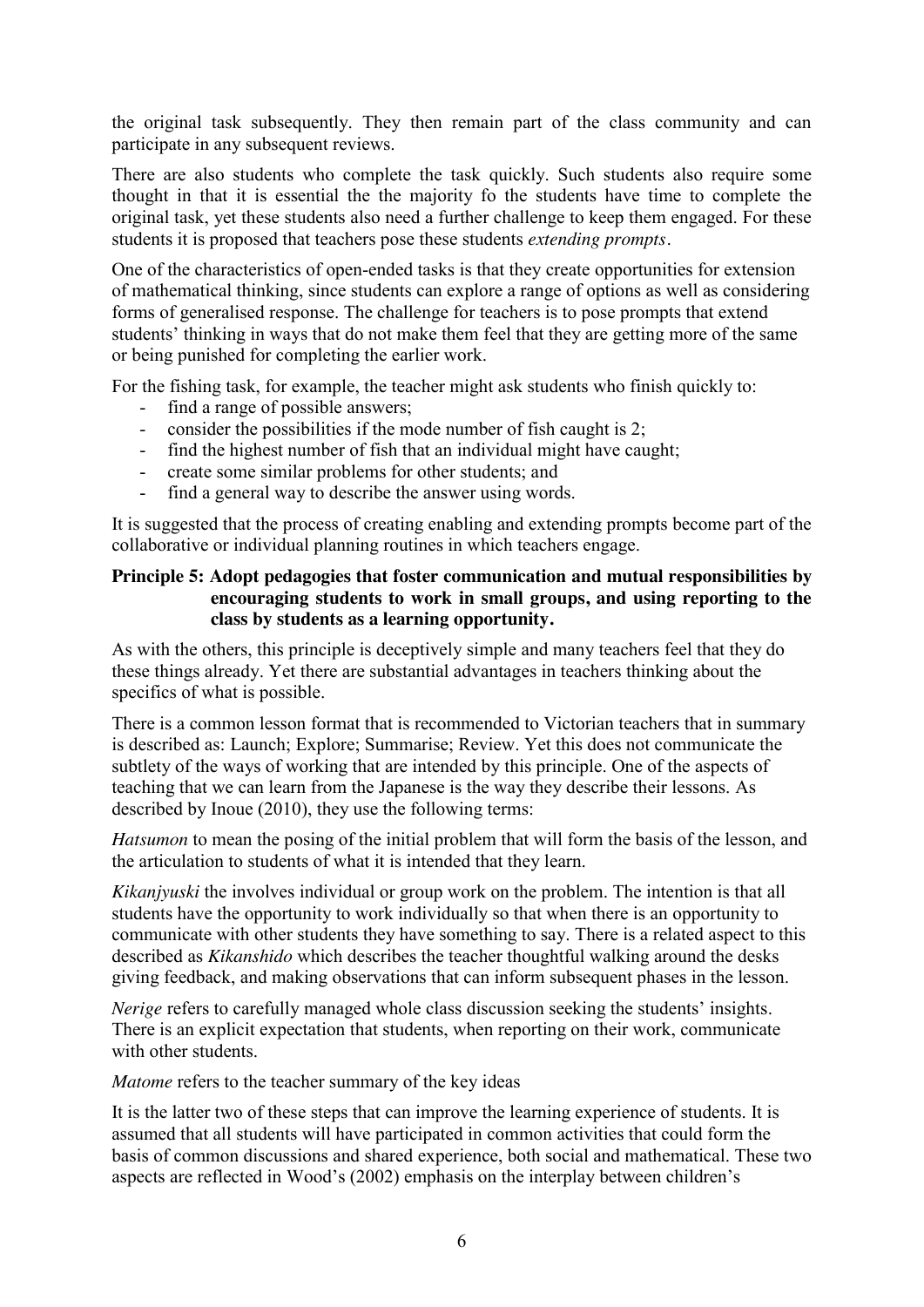developing cognition and the "unfolding structure that underlies mathematics" (p. 61) and "rich social interactions with others substantially contribut(ing) to children's opportunities for learning" (p.  $61$ ).

For the mathematical aspects, it is argued that students can benefit from either giving or listening to explanations of strategies or results, and that this can best be done along with the rest of the class with the teacher participating, especially facilitating and emphasising mathematical communication and justification. A key in such tasks such as this example is students having the opportunity to see the variability in responses (Watson & Sullivan, 2008). Cheeseman (2003) similarly argued:

the critical issue is to think about drawing mathematics lessons to a close in the most effective and interesting manner. It is difficult to do so well and quite complicated because it involves much more than simply restating the mathematics. It encourages children to reflect on their learning and to explain or describe their strategic thinking. The end of the session give the opportunity for teaching after children have had some experience with mathematical concept. (p. 24)

The second aspect of reviews at the end of lessons is the contribution they make to social learning. The second aspect is related to a sense of belonging, but is also connected to building awareness of differences between students and acceptance of these differences. Such differences can be a product of the students' prior mathematical experiences, their familiarity with classroom processes (e.g., Delpit, 1988), social, cultural and linguistic backgrounds (e.g., Zevenbergen, 2000), the nature of their motivation (e.g., Middleton, 1995), persistence and efficacy (e.g., Dweck, 2000), and a range of other factors.

Interestingly, there is a structured process that the Japanese teachers use to build their capacity to do this, described as "lesson study" (Inoue, 2010). A simplified description of the process as it is presented to participating teachers is as follows:

A group of teachers plans a lesson together One person teaches, the others watch and write reviews The lesson plan is revised after group discussion A different teacher teaches, others watch and write reviews This process cycles through

The major challenge in this for Australian teachers is having a second teacher in the room. To overcome some of the uncertainty in doing this, some specific actions are recommended for teachers.

For example, participants are advised that teachers and observers should recognise that:

- $\bullet$  it is a learning experience for both, and the focus is awareness of action;
- $\bullet$  ideally both the pedagogy and the content should be planned by both;
- there should be an agreed structure for feedback. The questions below might be a start;
- there should be a scheduled meeting both before and after the observation;
- there should be preliminary discussion about the language of review;
- the overall process of teacher learning, of which the observations are a part, should be clear.

It is recommended that the observed teacher:

- x explain to the observer what you want them to do when in the classroom such as helping students, calling out suggestions, etc;
- identify a pedagogical focus on which you wish to receive feedback (also see the questions at the end of this for suggestions);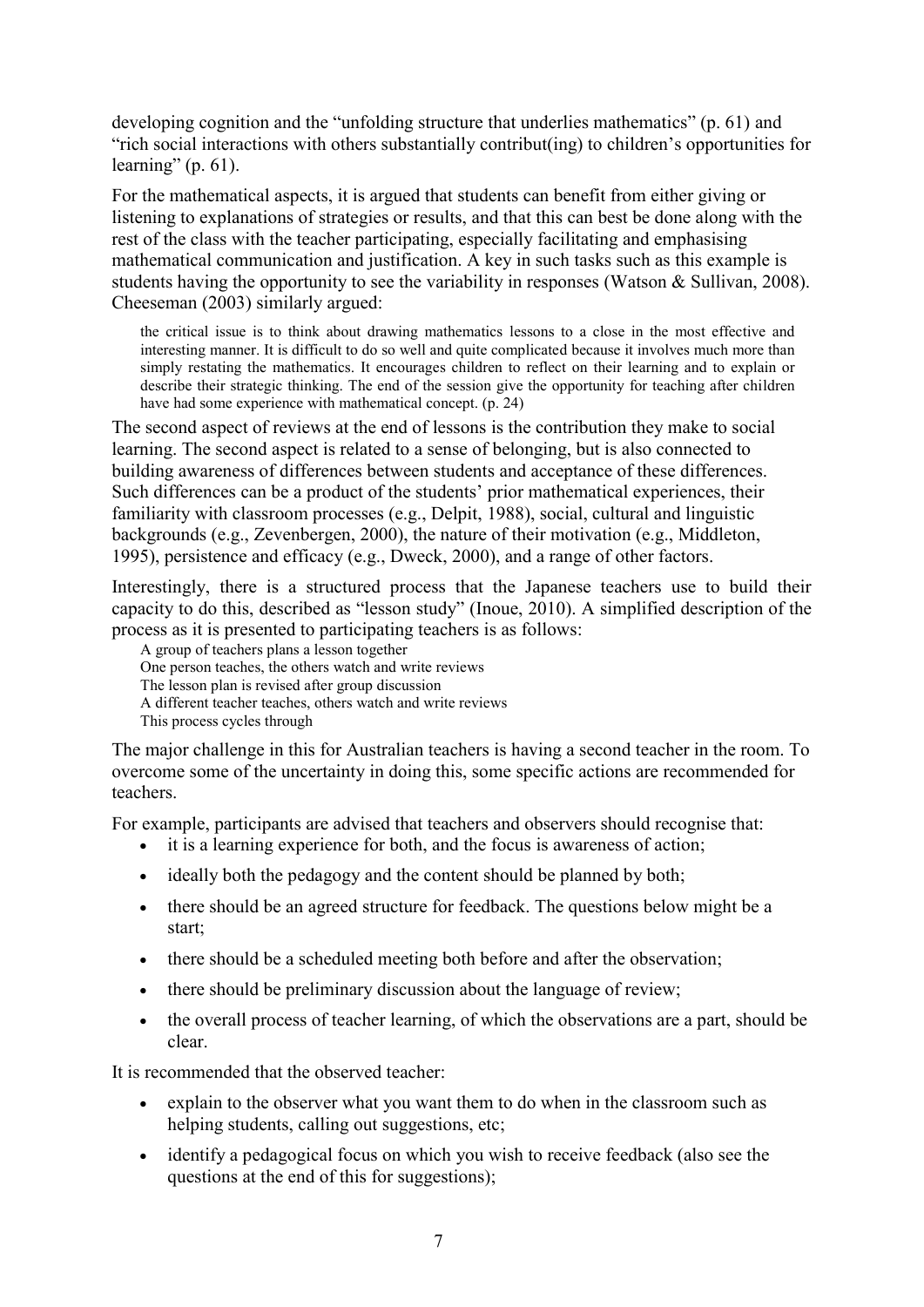invite the observer to say something to the class at the end.

It is recommended that the observer:

- Focus on the learning of the students, and be prepared to comment on anything unexpected (both good and bad)
- Make notes about the prompts below to inform your discussion

The following are also proposed as post- observation discussion prompts

What was the focus of the lesson? What went better than you expected? What could be done better another time? Were the goals for learning made explicit? Were the tasks set challenging for the students? Were high expectations communicated? Was mathematical understanding emphasised? Did the tasks give the students opportunity to make decisions? Was the lesson summary effective? How was the diversity of readiness addressed? What might you do next?

The emphasis in this required a commitment to, and the processes for engaging in, collaborate action to improve teaching and learning.

#### **Principle 6: Fluency is important, and it can be developed in two ways: by short everyday practice of mental calculation or number manipulation; and by practice, reinforcement and prompting transfer of learnt skills**

In the workshops there is limited time allocated to this principle in that it is the one with which teachers are most familiar. Many teachers have a range of strategies for developing fluency, and the notion of practice and prompting transfer is a common feature of commercially produced texts and worksheets. This principle does form part of comprehensive lesson planning nevertheless.

# Conclusion

There are a number of issues that informed the structure and content of the teacher learning sessions. The six teaching principles gave a coherent theme to the program. It was intended that:

- the foci of the sessions be informed by research,
- the messages be focused and explicit;
- the processes suggested be both practical and sustainable;
- the recommended pedagogies be adaptable and transferable.

The strength of the program though was that it was part of a broader regional initiative that had the support of the Regional Director and staff, school principals, school leadership teams, and coaches.

#### References

Clarke, D. M., & Clarke, B. A. (2004). Mathematics teaching in Grades K–2: Painting a picture of challenging, supportive, and effective classrooms. In R. N. Rubenstein & G. W. Bright (Eds.), *Perspectives on the teaching of mathematics* (66<sup>th</sup> Yearbook of the National Council of Teachers of Mathematics, pp. 67-81). Reston, VA: NCTM.